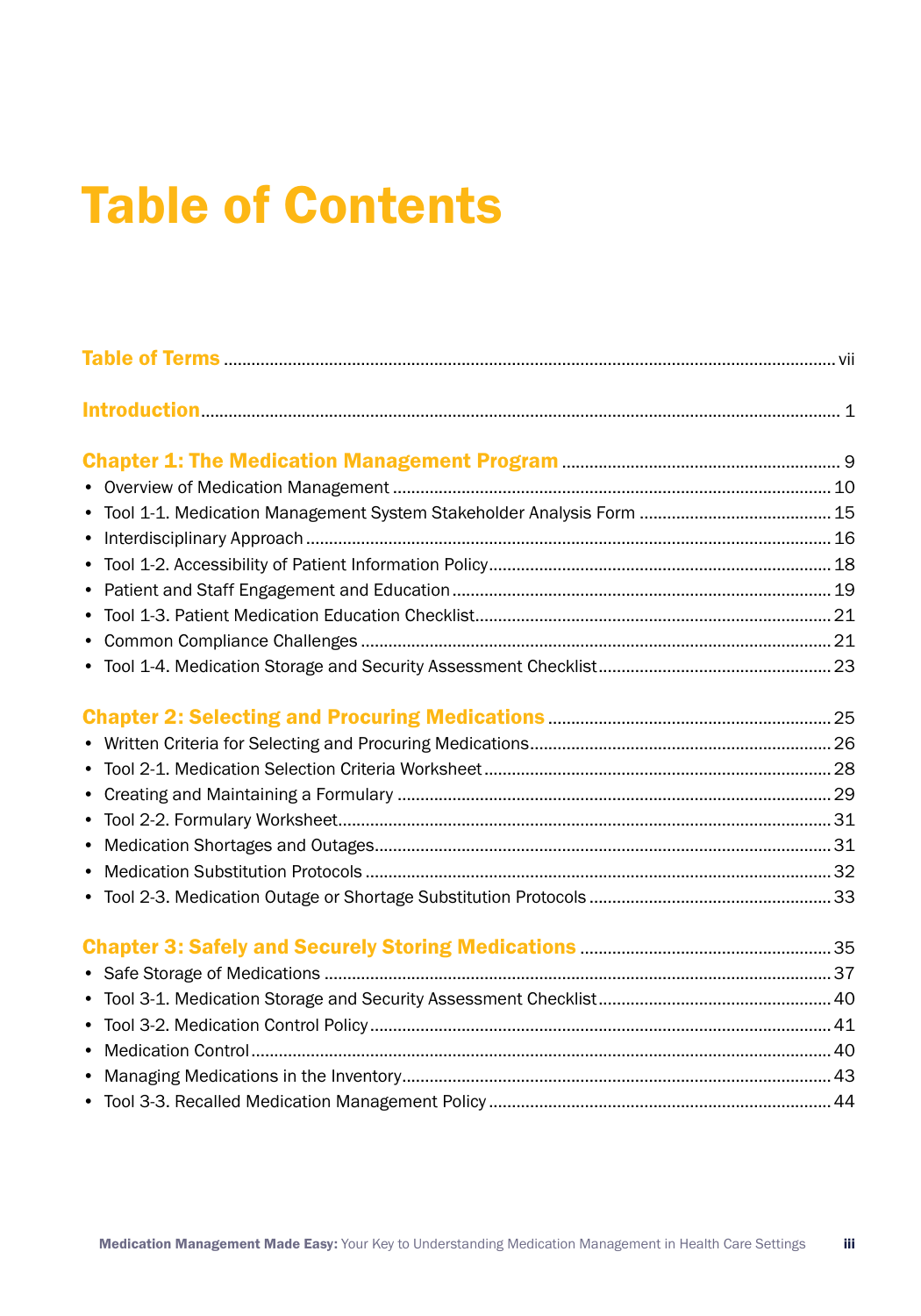| • Tool 4-5. Look-Alike/Sound-Alike Medication Management Policy Development Checklist  61 |  |
|-------------------------------------------------------------------------------------------|--|
|                                                                                           |  |
|                                                                                           |  |

## [Chapter 5: Preparing and Dispensing Medications](#page--1-0)...........................................................65

## [Chapter 6: Administering Medications](#page--1-0) ...................................................................................77 • [Medication Administration Basics.......................................................................................................79](#page--1-0) • Administration Verification Process [....................................................................................................82](#page--1-0) • [Tool 6-1. Preadministration Checklist.................................................................................................83](#page--1-0) • [Tool 6-2. Mock Tracer Worksheet: Medication Administration..........................................................83](#page--1-0) • Medication Reconciliation [...................................................................................................................84](#page--1-0) • Self-Administration and Medications from Home [..............................................................................87](#page--1-0) • Tool 6-3. Self-Administered Medications Policy [.................................................................................88](#page--1-0) • [Investigational Medications.................................................................................................................89](#page--1-0) • [Tool 6-4. Investigational Medications Process Checklist...................................................................90](#page--1-0)